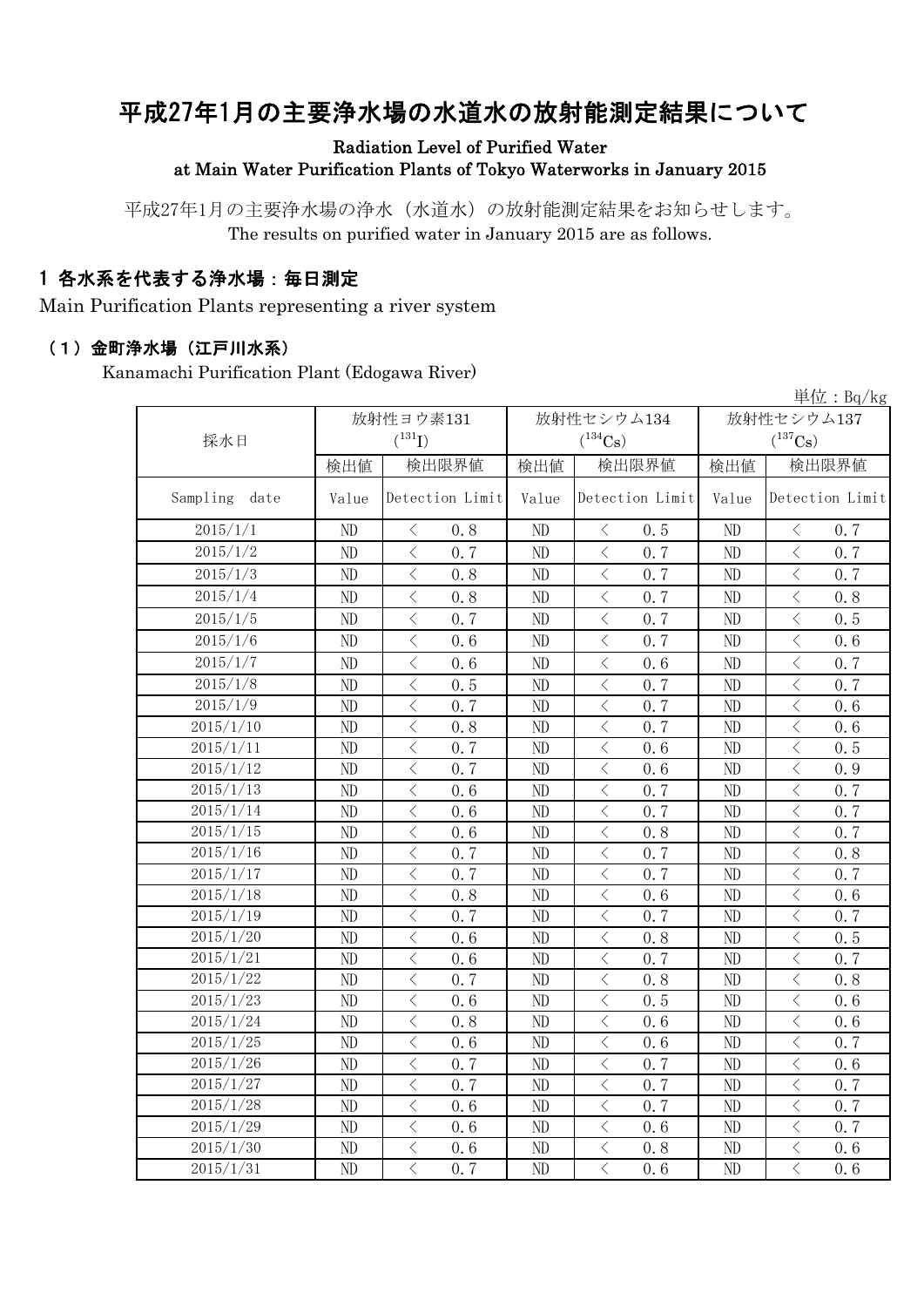### (2)朝霞浄水場 (荒川水系)

Asaka Purification Plant (Arakawa River)

単位:Bq/kg

| 採水日           |          | 放射性ヨウ素131<br>$(^{131}I)$                        |          | 放射性セシウム134<br>$(^{134}Cs)$                      | 放射性セシウム137<br>$(^{137}Cs)$ |                  |  |
|---------------|----------|-------------------------------------------------|----------|-------------------------------------------------|----------------------------|------------------|--|
|               | 検出値      | 検出限界値                                           | 検出値      | 検出限界値                                           | 検出値                        | 検出限界値            |  |
| Sampling date | Value    | Detection Limit                                 | Value    | Detection Limit                                 | Value                      | Detection Limit  |  |
| $2015/1/1$    | ND       | 0.7<br>$\lt$                                    | ND       | 0.5<br>$\lt$                                    | ND                         | 0.7<br>$\lt$     |  |
| 2015/1/2      | ND       | $\langle$<br>0.7                                | ND       | $\overline{\left\langle \right\rangle }$<br>0.8 | ND                         | $\langle$<br>0.6 |  |
| 2015/1/3      | ND       | $\langle$<br>0.7                                | ND       | $\langle$<br>0.8                                | ND                         | $\langle$<br>0.7 |  |
| 2015/1/4      | ND       | $\,$ $\,$ $\,$<br>0.6                           | ND       | $\lt$<br>0.6                                    | ND                         | $\langle$<br>0.8 |  |
| 2015/1/5      | ND       | $\overline{\langle}$<br>0.6                     | ND       | $\overline{\left\langle \right\rangle }$<br>0.7 | ND                         | $\langle$<br>0.7 |  |
| 2015/1/6      | ND       | $\langle$<br>0.6                                | ND       | $\lt$<br>0.5                                    | ND                         | $\langle$<br>0.8 |  |
| 2015/1/7      | ND       | $\,$ $\,$ $\,$<br>0.6                           | ND       | $\lt$<br>0.7                                    | ND                         | $\langle$<br>0.8 |  |
| 2015/1/8      | ND       | $\overline{\left\langle \right\rangle }$<br>0.6 | ND       | $\langle$<br>0.7                                | ND                         | $\lt$<br>0.7     |  |
| 2015/1/9      | ND       | $\,$ $\,$ $\,$<br>0.7                           | ND       | $\, \big\langle \,$<br>0.7                      | ND                         | $\lt$<br>0.6     |  |
| 2015/1/10     | $\rm ND$ | $\,$ $\,$ $\,$<br>0.8                           | ND       | $\langle$<br>0.6                                | ND                         | $\lt$<br>0.6     |  |
| 2015/1/11     | ND       | $\,$ $\,$ $\,$<br>0.8                           | ND       | $\lt$<br>0.6                                    | ND                         | $\lt$<br>0.7     |  |
| 2015/1/12     | ND       | $\, <\,$<br>0.7                                 | $\rm ND$ | $\lt$<br>0.7                                    | ND                         | $\lt$<br>0.8     |  |
| 2015/1/13     | ND       | $\,$ $\,$ $\,$<br>0.7                           | ND       | $\lt$<br>0.7                                    | ND                         | $\lt$<br>0.7     |  |
| 2015/1/14     | $\rm ND$ | $\,$ $\,$ $\,$<br>0.6                           | $\rm ND$ | $\lt$<br>0.7                                    | ND                         | $\lt$<br>0.8     |  |
| 2015/1/15     | ND       | $\,$ $\,$ $\,$<br>0.7                           | $\rm ND$ | $\lt$<br>0.6                                    | ND                         | $\langle$<br>0.7 |  |
| 2015/1/16     | ND       | $\,$ $\,$ $\,$<br>0.6                           | ND       | $\lt$<br>0.6                                    | ND                         | $\lt$<br>0.7     |  |
| 2015/1/17     | $\rm ND$ | $\,$ $\,$ $\,$<br>0.8                           | ND       | $\langle$<br>0.7                                | ND                         | $\lt$<br>$0.6\,$ |  |
| 2015/1/18     | $\rm ND$ | $\langle$<br>0.7                                | ND       | $\overline{\left\langle \right\rangle }$<br>0.6 | ND                         | $\langle$<br>0.7 |  |
| 2015/1/19     | ND       | $\langle$<br>0.6                                | ND       | $\overline{\left\langle \right\rangle }$<br>0.7 | ND                         | $\langle$<br>0.8 |  |
| 2015/1/20     | ND       | $\langle$<br>0.6                                | ND       | $\langle$<br>0.6                                | ND                         | $\langle$<br>0.7 |  |
| 2015/1/21     | ND       | $\overline{\langle}$<br>0.7                     | ND       | $\overline{\left\langle \right\rangle }$<br>0.5 | ND                         | $\langle$<br>0.8 |  |
| 2015/1/22     | ND       | $\langle$<br>0.6                                | ND       | $\lt$<br>0.5                                    | ND                         | $\langle$<br>0.7 |  |
| 2015/1/23     | $\rm ND$ | $\,$ $\,$ $\,$<br>0.7                           | $\rm ND$ | $\lt$<br>0.5                                    | ND                         | $\langle$<br>0.7 |  |
| 2015/1/24     | ND       | $\overline{\left\langle \right\rangle }$<br>0.7 | ND       | $\lt$<br>0.8                                    | ND                         | $\lt$<br>0.7     |  |
| 2015/1/25     | ND       | $\langle$<br>0.7                                | ND       | $\langle$<br>0.7                                | ND                         | $\lt$<br>0.7     |  |
| 2015/1/26     | ND       | $\lt$<br>0.5                                    | ND       | $\langle$<br>0.6                                | ND                         | $\lt$<br>0.7     |  |
| 2015/1/27     | ND       | $\,$ $\,$ $\,$<br>0.7                           | $\rm ND$ | $\langle$<br>0.7                                | ND                         | $\lt$<br>0.7     |  |
| 2015/1/28     | ND       | $\langle$<br>0.6                                | ND       | $\langle$<br>0.8                                | ND                         | $\langle$<br>0.6 |  |
| 2015/1/29     | $\rm ND$ | $\langle$<br>0.7                                | $\rm ND$ | $\big\langle$<br>0.6                            | ND                         | $\langle$<br>0.7 |  |
| 2015/1/30     | $\rm ND$ | $\,$ $\,$ $\,$<br>0.6                           | ND       | $\lt$<br>0.7                                    | ND                         | $\lt$<br>0.7     |  |
| 2015/1/31     | ND       | $\,$ $\,$ $\,$<br>0.9                           | ND       | $\lt$<br>0.6                                    | $\rm ND$                   | $\langle$<br>0.8 |  |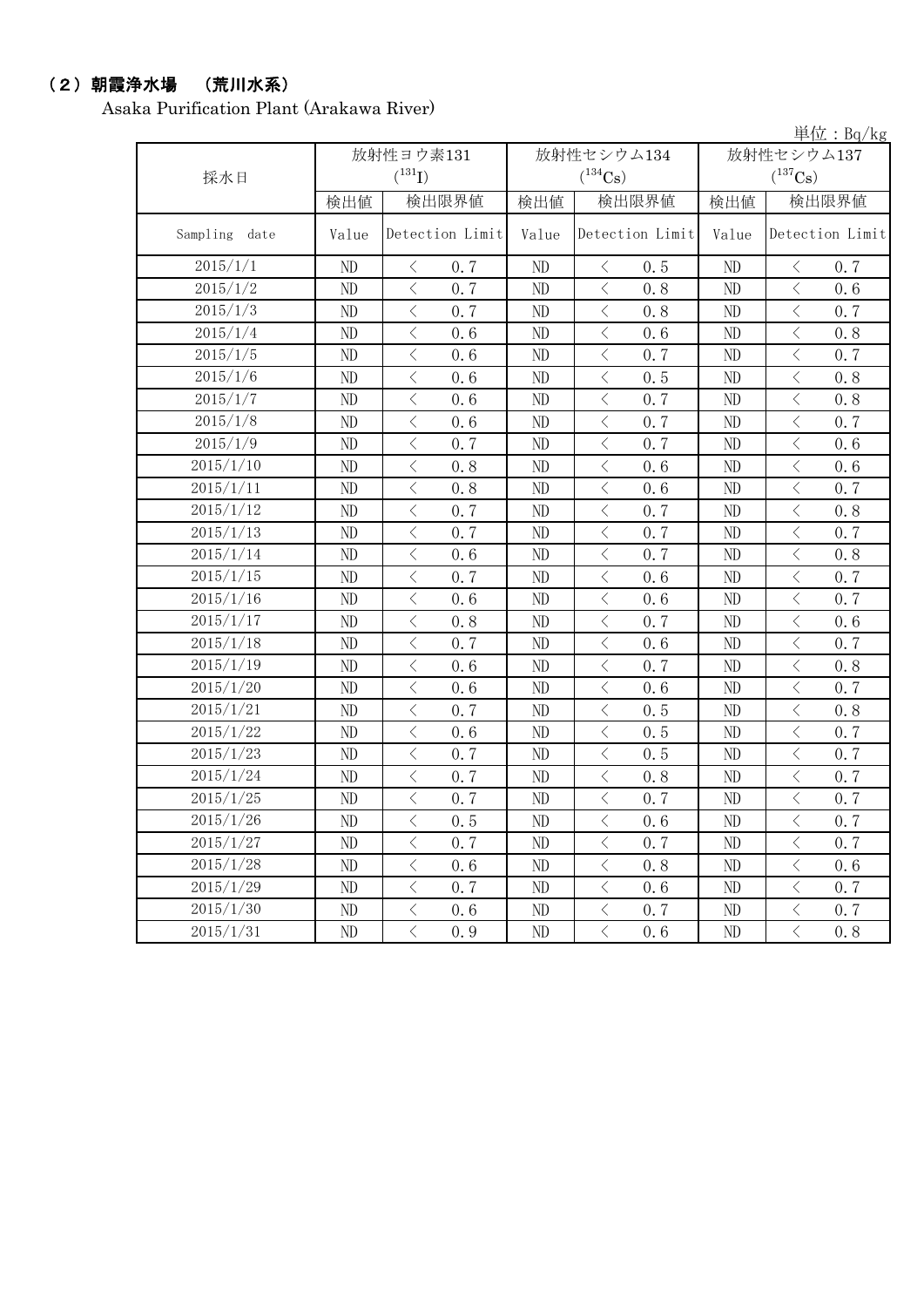### (3)小作浄水場 (多摩川水系)

Ozaku Purification Plant (Tamagawa River)

|               |          |                                                 |                |                                                                                                                                                                      |            | <u><math>\frac{1}{2}</math> <math>\frac{1}{2}</math> <math>\frac{1}{2}</math> <math>\frac{1}{2}</math> <math>\frac{1}{2}</math> <math>\frac{1}{2}</math> <math>\frac{1}{2}</math> <math>\frac{1}{2}</math> <math>\frac{1}{2}</math> <math>\frac{1}{2}</math> <math>\frac{1}{2}</math> <math>\frac{1}{2}</math></u> |  |
|---------------|----------|-------------------------------------------------|----------------|----------------------------------------------------------------------------------------------------------------------------------------------------------------------|------------|--------------------------------------------------------------------------------------------------------------------------------------------------------------------------------------------------------------------------------------------------------------------------------------------------------------------|--|
|               |          | 放射性ヨウ素131                                       |                | 放射性セシウム134                                                                                                                                                           | 放射性セシウム137 |                                                                                                                                                                                                                                                                                                                    |  |
| 採水日           |          | $(^{131}I)$                                     |                | $(^{134}Cs)$                                                                                                                                                         |            | $(^{137}\mathrm{Cs})$                                                                                                                                                                                                                                                                                              |  |
|               | 検出値      | 検出限界値                                           | 検出値            | 検出限界値                                                                                                                                                                | 検出値        | 検出限界値                                                                                                                                                                                                                                                                                                              |  |
| Sampling date | Value    | Detection Limit                                 | Value          | Detection Limit                                                                                                                                                      | Value      | Detection Limit                                                                                                                                                                                                                                                                                                    |  |
| 2015/1/1      | ND       | $\, <\,$<br>0.7                                 | ND             | $\, \big\langle \,$<br>0.7                                                                                                                                           | ND         | $\bigl\langle$<br>0.8                                                                                                                                                                                                                                                                                              |  |
| 2015/1/2      | ND       | $\lt$<br>0.7                                    | ND             | $\,$ $\,$ $\,$<br>0, 8                                                                                                                                               | ND         | $\,$ $\,$ $\,$<br>0.6                                                                                                                                                                                                                                                                                              |  |
| 2015/1/3      | ND       | $\,$ $\,$ $\,$<br>0.8                           | ND             | $\,$ $\,$ $\,$<br>0.6                                                                                                                                                | ND         | $\,$ $\,$ $\,$<br>0.7                                                                                                                                                                                                                                                                                              |  |
| 2015/1/4      | ND       | $\lt$<br>0.7                                    | ND             | $\langle$<br>0.7                                                                                                                                                     | ND         | $\langle$<br>0.6                                                                                                                                                                                                                                                                                                   |  |
| 2015/1/5      | $\rm ND$ | $\,$ $\,$ $\,$<br>0.7                           | $\rm ND$       | $\lt$<br>0.6                                                                                                                                                         | ND         | $\lt$<br>0.7                                                                                                                                                                                                                                                                                                       |  |
| 2015/1/6      | ND       | $\langle$<br>0.6                                | ND             | $\lt$<br>0.7                                                                                                                                                         | ND         | $\langle$<br>0.7                                                                                                                                                                                                                                                                                                   |  |
| 2015/1/7      | ND       | $\overline{\left\langle \right\rangle }$<br>0.6 | ND             | $\,$ $\,$ $\,$<br>0.7                                                                                                                                                | ND         | $\lt$<br>0.7                                                                                                                                                                                                                                                                                                       |  |
| 2015/1/8      | ND       | $\overline{\left\langle \right\rangle }$<br>0.7 | ND             | $\,$ $\,$ $\,$<br>0.7                                                                                                                                                | ND         | $\langle$<br>0.7                                                                                                                                                                                                                                                                                                   |  |
| 2015/1/9      | $\rm ND$ | $\langle$<br>0.7                                | $\rm ND$       | $\langle$<br>0.6                                                                                                                                                     | $\rm ND$   | $\langle$<br>0.6                                                                                                                                                                                                                                                                                                   |  |
| 2015/1/10     | ND       | $\overline{\left\langle \right\rangle }$<br>0.8 | ND             | $\langle$<br>0.6                                                                                                                                                     | ND         | $\langle$<br>0.8                                                                                                                                                                                                                                                                                                   |  |
| 2015/1/11     | ND       | $\overline{\left\langle \right\rangle }$<br>0.7 | ND             | $\,$ $\,$ $\,$<br>0.7                                                                                                                                                | ND         | $\lt$<br>0.7                                                                                                                                                                                                                                                                                                       |  |
| 2015/1/12     | ND       | $\overline{\langle}$<br>0, 6                    | ND             | $\langle$<br>0, 6                                                                                                                                                    | ND         | $\langle$<br>0.6                                                                                                                                                                                                                                                                                                   |  |
| 2015/1/13     | ND       | $\overline{\left\langle \right\rangle }$<br>0.6 | ND             | $\langle$<br>0.6                                                                                                                                                     | ND         | $\overline{\left\langle \right\rangle }$<br>0.7                                                                                                                                                                                                                                                                    |  |
| 2015/1/14     | ND       | $\overline{\left\langle \right\rangle }$<br>0.7 | ND             | $\langle$<br>0.6                                                                                                                                                     | ND         | $\langle$<br>0.8                                                                                                                                                                                                                                                                                                   |  |
| 2015/1/15     | ND       | $\lt$<br>0.7                                    | ND             | $\langle$<br>0.5                                                                                                                                                     | ND         | $\lt$<br>0.7                                                                                                                                                                                                                                                                                                       |  |
| 2015/1/16     | ND       | $\langle$<br>0, 6                               | N <sub>D</sub> | $\langle$<br>0, 6                                                                                                                                                    | ND         | $\langle$<br>0.7                                                                                                                                                                                                                                                                                                   |  |
| 2015/1/17     | ND       | $\,$ $\,$ $\,$<br>0.7                           | ND             | $\lt$<br>0.8                                                                                                                                                         | ND         | $\lt$<br>0.8                                                                                                                                                                                                                                                                                                       |  |
| 2015/1/18     | ND       | $\,$ $\,$ $\,$<br>0.6                           | ND             | $\lt$<br>0.8                                                                                                                                                         | ND         | $\lt$<br>0.6                                                                                                                                                                                                                                                                                                       |  |
| 2015/1/19     | $\rm ND$ | $\,$ $\,$ $\,$<br>0.7                           | $\rm ND$       | $\lt$<br>0.7                                                                                                                                                         | ND         | $\, \big\langle \,$<br>0.6                                                                                                                                                                                                                                                                                         |  |
| 2015/1/20     | ND       | $\,$ $\,$ $\,$<br>0.6                           | $\rm ND$       | $\langle$<br>0.6                                                                                                                                                     | ND         | $\lt$<br>0.6                                                                                                                                                                                                                                                                                                       |  |
| 2015/1/21     | ND       | $\lt$<br>0.7                                    | ND             | $\,$ $\,$ $\,$<br>0.7                                                                                                                                                | ND         | $\lt$<br>0.8                                                                                                                                                                                                                                                                                                       |  |
| 2015/1/22     | $\rm ND$ | $\,$ $\,$ $\,$<br>0.6                           | ND             | $\,$ $\,$ $\,$<br>0.9                                                                                                                                                | ND         | $\,$ $\,$ $\,$<br>0.6                                                                                                                                                                                                                                                                                              |  |
| 2015/1/23     | ND       | $\langle$<br>0.7                                | ND             | $\langle$<br>0.6                                                                                                                                                     | ND         | $\lt$<br>0.8                                                                                                                                                                                                                                                                                                       |  |
| 2015/1/24     | $\rm ND$ | $\langle$<br>0.7                                | ND             | $\langle$<br>0.7                                                                                                                                                     | ND         | $\overline{\left\langle \right\rangle }$<br>0.7                                                                                                                                                                                                                                                                    |  |
| 2015/1/25     | ND       | $\,$ $\,$ $\,$<br>0.8                           | $\rm ND$       | $\lt$<br>0.7                                                                                                                                                         | ND         | $\lt$<br>0.7                                                                                                                                                                                                                                                                                                       |  |
| 2015/1/26     | $\rm ND$ | $\overline{\left\langle \right\rangle }$<br>0.6 | ND             | $\lt$<br>0.8                                                                                                                                                         | ND         | $\lt$<br>0.7                                                                                                                                                                                                                                                                                                       |  |
| 2015/1/27     | ND       | $\langle$<br>0.5                                | ND             | $\,$ $\,$ $\,$<br>0.7                                                                                                                                                | ND         | $\langle$<br>0.6                                                                                                                                                                                                                                                                                                   |  |
| 2015/1/28     | ND       | $\langle$<br>0.6                                | ND             | $\,$ $\,$ $\,$<br>0.7                                                                                                                                                | ND         | $\langle$<br>0.8                                                                                                                                                                                                                                                                                                   |  |
| 2015/1/29     | ND       | $\langle$<br>0.6                                | ND             | $\langle$<br>0.7                                                                                                                                                     | ND         | $\langle$<br>0.7                                                                                                                                                                                                                                                                                                   |  |
| 2015/1/30     | ND       | $\overline{\langle}$<br>0.6                     | ND             | $\overline{\left\langle \right. }% ,\left\langle \overline{\left\langle \right. }% ,\left\langle \overline{\left\langle \right\rangle }\right\rangle \right.$<br>0.7 | ND         | $\overline{\left\langle \right\rangle }$<br>0.7                                                                                                                                                                                                                                                                    |  |
| 2015/1/31     | ND       | $\langle$<br>0.8                                | ND             | $\langle$<br>0.6                                                                                                                                                     | ND         | $\langle$<br>0.7                                                                                                                                                                                                                                                                                                   |  |

単位:Bq/kg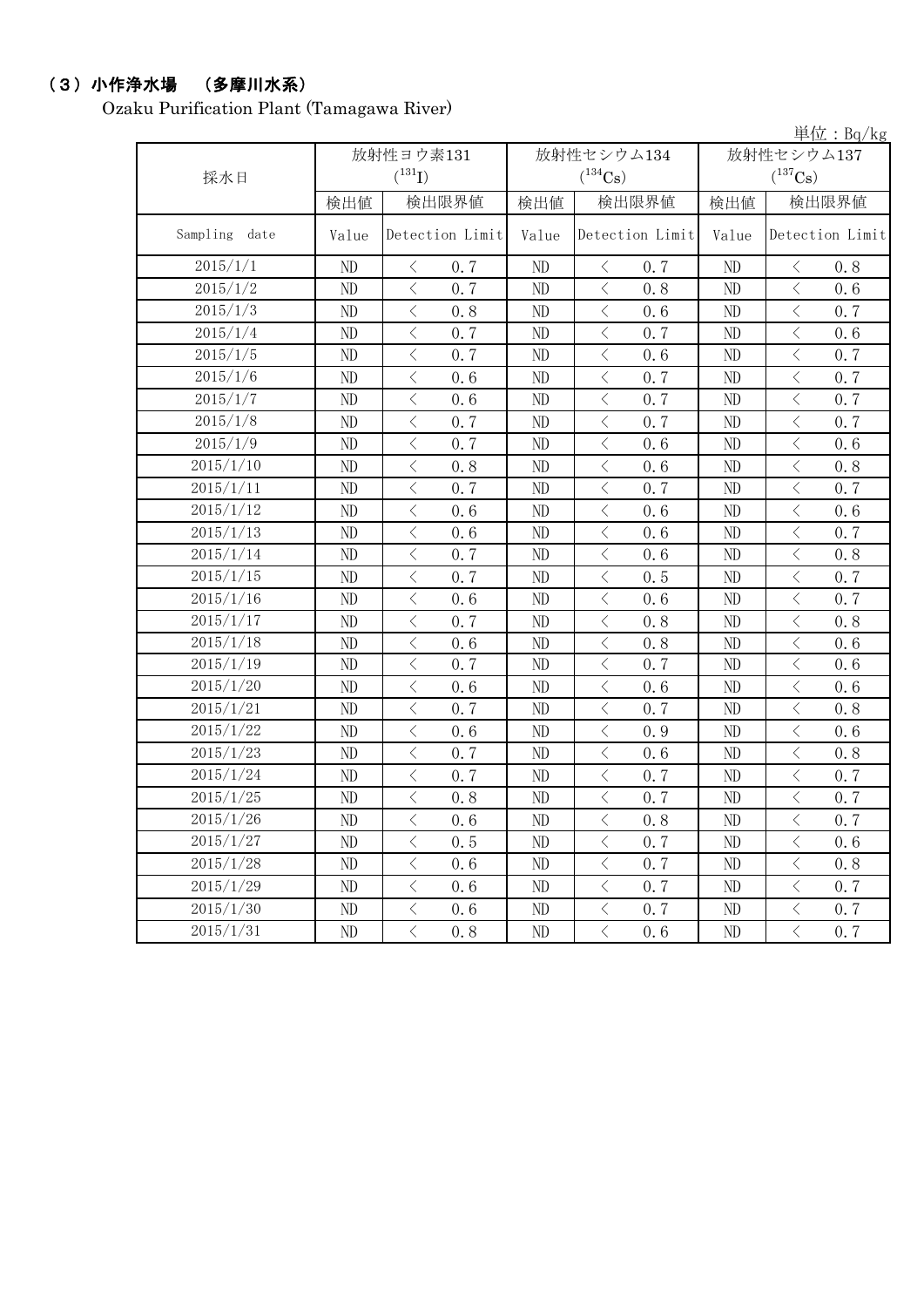## (4)東村山浄水場 (多摩川・荒川水系)

Higashi-murayama Purification Plant (Tamagawa・Arakawa River)

|                  |           |                                          |                 |            |                             |                 |            |                                                                                                                                                                                                                                                                                                                                                                                                                                                                                                                                                                                                                                           | 単位: $Bq/kg$     |
|------------------|-----------|------------------------------------------|-----------------|------------|-----------------------------|-----------------|------------|-------------------------------------------------------------------------------------------------------------------------------------------------------------------------------------------------------------------------------------------------------------------------------------------------------------------------------------------------------------------------------------------------------------------------------------------------------------------------------------------------------------------------------------------------------------------------------------------------------------------------------------------|-----------------|
|                  | 放射性ヨウ素131 |                                          |                 | 放射性セシウム134 |                             |                 | 放射性セシウム137 |                                                                                                                                                                                                                                                                                                                                                                                                                                                                                                                                                                                                                                           |                 |
| 採水日              |           | $(^{131}I)$                              |                 |            | $(^{134}\mathrm{Cs})$       |                 |            | $(^{137}\mathrm{Cs})$                                                                                                                                                                                                                                                                                                                                                                                                                                                                                                                                                                                                                     |                 |
|                  | 検出値       |                                          | 検出限界値           | 検出値        |                             | 検出限界値           | 検出値        |                                                                                                                                                                                                                                                                                                                                                                                                                                                                                                                                                                                                                                           | 検出限界値           |
| Sampling<br>date | Value     |                                          | Detection Limit | Value      |                             | Detection Limit | Value      |                                                                                                                                                                                                                                                                                                                                                                                                                                                                                                                                                                                                                                           | Detection Limit |
| 2015/1/1         | ND        | $\langle$                                | 0.7             | ND         | $\langle$                   | 0.5             | ND         | $\langle$                                                                                                                                                                                                                                                                                                                                                                                                                                                                                                                                                                                                                                 | 0.6             |
| 2015/1/2         | ND        | $\lt$                                    | 0.6             | ND         | $\, \big\langle \,$         | 0.7             | ND         | $\lt$                                                                                                                                                                                                                                                                                                                                                                                                                                                                                                                                                                                                                                     | 0.6             |
| 2015/1/3         | ND        | $\langle$                                | 0.8             | ND         | $\,$ $\,$ $\,$              | 0.6             | ND         | $\langle$                                                                                                                                                                                                                                                                                                                                                                                                                                                                                                                                                                                                                                 | 0.7             |
| 2015/1/4         | ND        | $\langle$                                | 0.6             | $\rm ND$   | $\langle$                   | 0.6             | ND         | $\langle$                                                                                                                                                                                                                                                                                                                                                                                                                                                                                                                                                                                                                                 | 0.6             |
| 2015/1/5         | ND        | $\langle$                                | 0.6             | ND         | $\langle$                   | 0.7             | ND         | $\langle$                                                                                                                                                                                                                                                                                                                                                                                                                                                                                                                                                                                                                                 | 0.7             |
| 2015/1/6         | ND        | $\langle$                                | 0.6             | ND         | $\langle$                   | 0.7             | ND         | $\lt$                                                                                                                                                                                                                                                                                                                                                                                                                                                                                                                                                                                                                                     | 0.7             |
| 2015/1/7         | ND        | $\,<\,$                                  | 0.6             | ND         | $\,$ $\,$ $\,$              | 0.7             | ND         | $\,$ $\,$ $\,$                                                                                                                                                                                                                                                                                                                                                                                                                                                                                                                                                                                                                            | 0.7             |
| 2015/1/8         | ND        | $\lt$                                    | 0.6             | ND         | $\langle$                   | 0.9             | ND         | $\,$ $\,$ $\,$                                                                                                                                                                                                                                                                                                                                                                                                                                                                                                                                                                                                                            | 0.6             |
| 2015/1/9         | ND        | $\langle$                                | 0.7             | $\rm ND$   | $\langle$                   | 0.7             | ND         | $\,$ $\,$ $\,$                                                                                                                                                                                                                                                                                                                                                                                                                                                                                                                                                                                                                            | 0.7             |
| 2015/1/10        | ND        | $\lt$                                    | 0.8             | ND         | $\langle$                   | 0.8             | ND         | $\hspace{0.1mm}\mathopen{\begin{array}{c}\mathopen{\begin{array}{c}\mathopen{\frown}\mathopen{\frown}\mathopen{\frown}\mathopen{\frown}\mathopen{\frown}\mathopen{\frown}\mathopen{\frown}\mathopen{\frown}\mathopen{\frown}\mathopen{\frown}\mathopen{\frown}\mathopen{\frown}\mathopen{\frown}\mathopen{\frown}\mathopen{\frown}\mathopen{\frown}\mathopen{\frown}\mathopen{\frown}\mathopen{\frown}\mathopen{\frown}\mathopen{\frown}\mathopen{\frown}\mathopen{\frown}\mathopen{\frown}\mathopen{\frown}\mathopen{\frown}\mathopen{\frown}\mathopen{\frown}\mathopen{\frown}\mathopen{\frown}\mathopen{\frown}\mathopen{\frown}\math$ | 0.7             |
| 2015/1/11        | ND        | $\,$ $\,$ $\,$                           | 0.7             | $\rm ND$   | $\lt$                       | 0.7             | ND         | $\,$ $\,$ $\,$                                                                                                                                                                                                                                                                                                                                                                                                                                                                                                                                                                                                                            | 0.7             |
| 2015/1/12        | ND        | $\overline{\left\langle \right\rangle }$ | 0.7             | ND         | $\langle$                   | 0.7             | ND         | $\langle$                                                                                                                                                                                                                                                                                                                                                                                                                                                                                                                                                                                                                                 | 0.8             |
| 2015/1/13        | ND        | $\,$ $\,$ $\,$                           | 0.7             | ND         | $\,$ $\,$ $\,$              | 0.8             | ND         | $\,$ $\,$ $\,$                                                                                                                                                                                                                                                                                                                                                                                                                                                                                                                                                                                                                            | 0.6             |
| 2015/1/14        | ND        | $\overline{\left\langle \right\rangle }$ | 0.6             | ND         | $\langle$                   | 0.6             | ND         | $\,$ $\,$ $\,$                                                                                                                                                                                                                                                                                                                                                                                                                                                                                                                                                                                                                            | 0.8             |
| 2015/1/15        | ND        | $\lt$                                    | 0.6             | $\rm ND$   | $\langle$                   | 0.7             | ND         | $\,$ $\,$ $\,$                                                                                                                                                                                                                                                                                                                                                                                                                                                                                                                                                                                                                            | 0.7             |
| 2015/1/16        | ND        | $\lt$                                    | 0.7             | ND         | $\langle$                   | 0.7             | ND         | $\lt$                                                                                                                                                                                                                                                                                                                                                                                                                                                                                                                                                                                                                                     | 0.7             |
| 2015/1/17        | ND        | $\langle$                                | 0.8             | $\rm ND$   | $\langle$                   | 0.7             | ND         | $\langle$                                                                                                                                                                                                                                                                                                                                                                                                                                                                                                                                                                                                                                 | 0.7             |
| 2015/1/18        | ND        | $\langle$                                | 0.7             | ND         | $\langle$                   | 0.6             | ND         | $\,$ $\,$ $\,$                                                                                                                                                                                                                                                                                                                                                                                                                                                                                                                                                                                                                            | 0.7             |
| 2015/1/19        | ND        | $\langle$                                | 0.7             | ND         | $\langle$                   | 0.5             | ND         | $\lt$                                                                                                                                                                                                                                                                                                                                                                                                                                                                                                                                                                                                                                     | 0.7             |
| 2015/1/20        | ND        | $\lt$                                    | 0.7             | ND         | $\langle$                   | 0.6             | ND         | $\langle$                                                                                                                                                                                                                                                                                                                                                                                                                                                                                                                                                                                                                                 | 0.5             |
| 2015/1/21        | ND        | $\langle$                                | 0.7             | ND         | $\langle$                   | 0.6             | ND         | $\,$ $\,$ $\,$                                                                                                                                                                                                                                                                                                                                                                                                                                                                                                                                                                                                                            | 0.8             |
| 2015/1/22        | ND        | $\langle$                                | 0.6             | ND         | $\langle$                   | 0.7             | ND         | $\, \leq$                                                                                                                                                                                                                                                                                                                                                                                                                                                                                                                                                                                                                                 | 0.6             |
| 2015/1/23        | ND        | $\langle$                                | 0.7             | ND         | $\langle$                   | 0.7             | ND         | $\,$ $\,$ $\,$                                                                                                                                                                                                                                                                                                                                                                                                                                                                                                                                                                                                                            | 0.8             |
| 2015/1/24        | ND        | $\, <\,$                                 | 0.7             | ND         | $\langle$                   | 0.7             | ND         | $\, <\,$                                                                                                                                                                                                                                                                                                                                                                                                                                                                                                                                                                                                                                  | 0.7             |
| 2015/1/25        | ND        | $\langle$                                | 0.7             | ND         | $\langle$                   | 0.8             | ND         | $\,$ $\,$ $\,$                                                                                                                                                                                                                                                                                                                                                                                                                                                                                                                                                                                                                            | 0.7             |
| 2015/1/26        | ND        | $\langle$                                | 0.6             | ND         | $\langle$                   | 0.7             | ND         | $\langle$                                                                                                                                                                                                                                                                                                                                                                                                                                                                                                                                                                                                                                 | 0.7             |
| 2015/1/27        | ND        | $\lt$                                    | 0.6             | $\rm ND$   | $\hspace{0.1mm}\big\langle$ | 0.5             | $\rm ND$   | $\, <\,$                                                                                                                                                                                                                                                                                                                                                                                                                                                                                                                                                                                                                                  | 0.7             |
| 2015/1/28        | ND        | $\lt$                                    | 0.6             | ND         | $\, \big\langle \,$         | 0.7             | ND         | $\, \leq$                                                                                                                                                                                                                                                                                                                                                                                                                                                                                                                                                                                                                                 | 0.7             |
| 2015/1/29        | ND        | $\, \big\langle \,$                      | 0.6             | $\rm ND$   | $\langle$                   | 0.6             | ND         | $\langle$                                                                                                                                                                                                                                                                                                                                                                                                                                                                                                                                                                                                                                 | 0.6             |
| 2015/1/30        | ND        | $\, \big\langle \,$                      | 0.7             | ND         | $\, \big\langle \,$         | 0.7             | ND         | $\langle$                                                                                                                                                                                                                                                                                                                                                                                                                                                                                                                                                                                                                                 | 0.7             |
| 2015/1/31        | ND        | $\overline{\left\langle \right\rangle }$ | 0.7             | ND         | $\langle$                   | 0.7             | ND         | $\langle$                                                                                                                                                                                                                                                                                                                                                                                                                                                                                                                                                                                                                                 | 0.6             |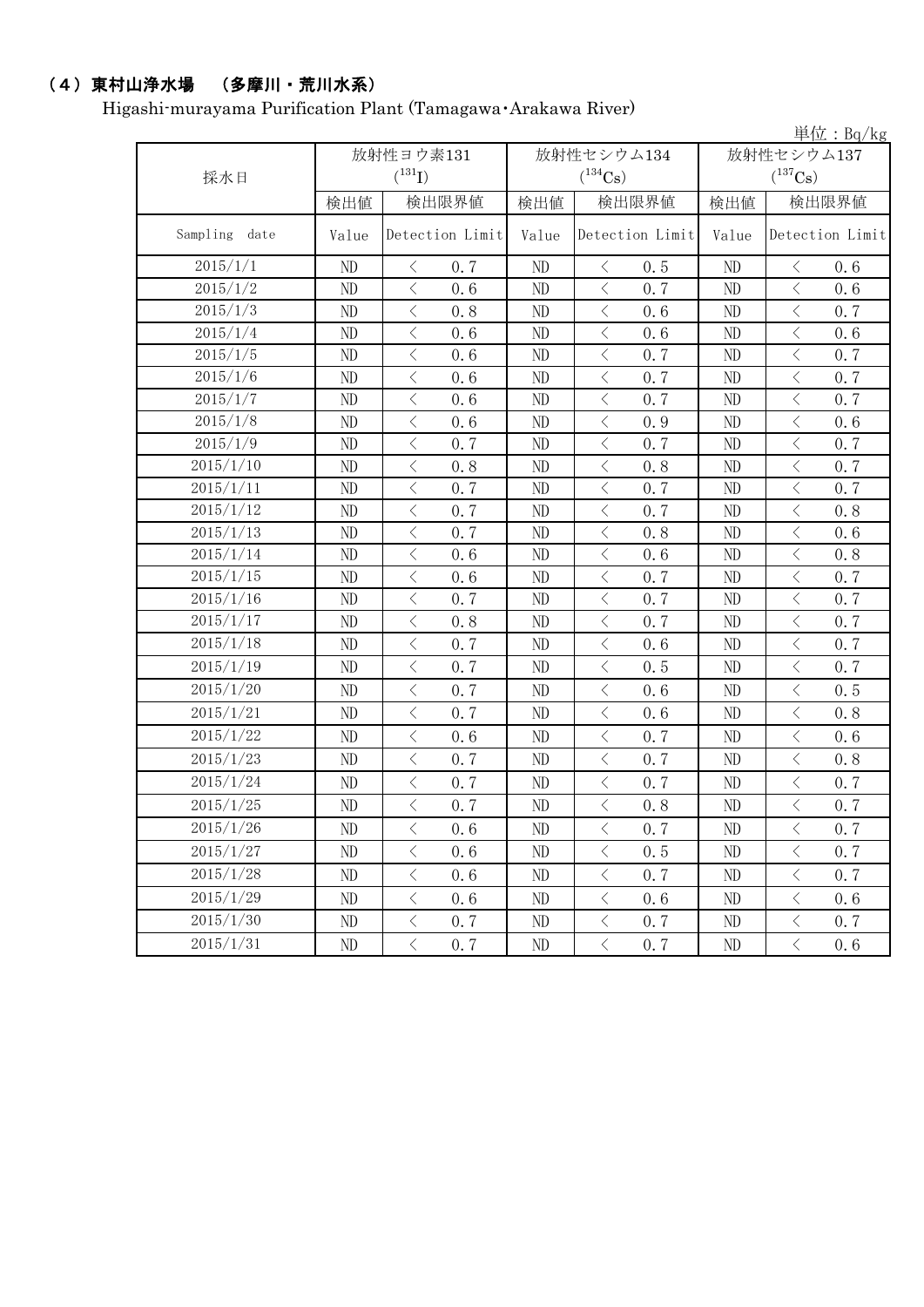# (5)長沢浄水場 (相模川水系)

Nagasawa Purification Plant (Sagamigawa River)

|               |          |                                                 |            |                                                  |                | 単位: Bq/kg                                       |
|---------------|----------|-------------------------------------------------|------------|--------------------------------------------------|----------------|-------------------------------------------------|
|               |          | 放射性ヨウ素131                                       | 放射性セシウム134 | 放射性セシウム137                                       |                |                                                 |
| 採水日           |          | $(^{131}I)$                                     |            | $(^{134}Cs)$                                     |                | $(^{137}Cs)$                                    |
|               | 検出値      | 検出限界値                                           | 検出値        | 検出限界値                                            | 検出値            | 検出限界値                                           |
| Sampling date | Value    | Detection Limit                                 | Value      | Detection Limit                                  | Value          | Detection Limit                                 |
| 2015/1/1      | ND       | 0.7<br>$\langle$                                | ND         | 0.6<br>$\langle$                                 | ND             | 0.6<br>$\lt$                                    |
| 2015/1/2      | ND       | $\langle$<br>0, 6                               | ND         | $\langle$<br>0, 6                                | ND             | $\langle$<br>0.6                                |
| 2015/1/3      | ND       | $\,$ $\,$ $\,$<br>0.8                           | ND         | $\langle$<br>0.7                                 | ND             | $\langle$<br>0.7                                |
| 2015/1/4      | ND       | $\langle$<br>0.7                                | ND         | $\lt$<br>0.6                                     | ND             | $\langle$<br>0.6                                |
| 2015/1/5      | ND       | $\,$ $\,$ $\,$<br>0.7                           | ND         | $\,$ $\,$ $\,$<br>0.6                            | ND             | $\,$ $\,$ $\,$<br>0.7                           |
| 2015/1/6      | ND       | $\langle$<br>0.7                                | ND         | $\langle$<br>0, 7                                | ND             | $\lt$<br>0.8                                    |
| 2015/1/7      | ND       | $\lt$<br>0, 6                                   | ND         | $\overline{\left\langle \right\rangle }$<br>0, 7 | ND             | $\overline{\left\langle \right\rangle }$<br>0.7 |
| 2015/1/8      | ND       | $\,<\,$<br>0.6                                  | ND         | $\langle$<br>0.8                                 | ND             | $\lt$<br>0.7                                    |
| 2015/1/9      | ND       | $\overline{\left\langle \right\rangle }$<br>0.7 | ND         | $\lt$<br>0, 7                                    | ND             | $\lt$<br>0.7                                    |
| 2015/1/10     | ND       | $\langle$<br>0, 7                               | ND         | $\lt$<br>0, 6                                    | ND             | $\lt$<br>0.7                                    |
| 2015/1/11     | ND       | $\langle$<br>0.8                                | ND         | $\,$ $\,$ $\,$<br>0.6                            | ND             | $\,$ $\,$ $\,$<br>0.7                           |
| 2015/1/12     | ND       | $\, <\,$<br>0.7                                 | ND         | $\big\langle$<br>0.7                             | ND             | $\, <\,$<br>0.8                                 |
| 2015/1/13     | ND       | $\,$ $\,$ $\,$<br>0.6                           | ND         | $\,$ $\,$ $\,$<br>0.6                            | ND             | $\lt$<br>0.7                                    |
| 2015/1/14     | ND       | $\hspace{0.5cm}\big\langle$<br>0.6              | ND         | $\, < \,$<br>0.6                                 | ND             | $\hspace{0.1mm} <\hspace{0.1mm}$<br>0.6         |
| 2015/1/15     | ND       | $\,<\,$<br>0.6                                  | ND         | $\hspace{0.1mm} <\hspace{0.1mm}$<br>0, 7         | ND             | $\,$ $\,$ $\,$<br>0.6                           |
| 2015/1/16     | ND       | $\lt$<br>0.7                                    | ND         | $\langle$<br>0, 6                                | ND             | $\langle$<br>0.6                                |
| 2015/1/17     | ND       | $\overline{\left\langle \right\rangle }$<br>0.8 | $\rm ND$   | $\langle$<br>0.7                                 | ND             | $\,$ $\,$ $\,$<br>0.7                           |
| 2015/1/18     | ND       | $\lt$<br>0.7                                    | ND         | $\overline{\left\langle \right\rangle }$<br>0.7  | ND             | $\langle$<br>0.6                                |
| 2015/1/19     | ND       | $\overline{\left\langle \right\rangle }$<br>0.7 | ND         | $\langle$<br>0.6                                 | ND             | $\langle$<br>0.7                                |
| 2015/1/20     | ND       | $\lt$<br>0.7                                    | ND         | $\lt$<br>0.7                                     | ND             | $\lt$<br>0.7                                    |
| 2015/1/21     | ND       | $\overline{\left\langle \right\rangle }$<br>0.7 | ND         | $\overline{\left\langle \right\rangle }$<br>0.5  | ND             | $\overline{\left\langle \right\rangle }$<br>0.6 |
| 2015/1/22     | ND       | $\overline{\left\langle \right\rangle }$<br>0.7 | ND         | $\langle$<br>0.6                                 | ND             | $\langle$<br>0.6                                |
| 2015/1/23     | ND       | $\,$ $\,$ $\,$<br>0.6                           | ND         | $\langle$<br>0.6                                 | ND             | $\,$ $\,$ $\,$<br>0.8                           |
| 2015/1/24     | ND       | $\, < \,$<br>0.8                                | ND         | $\, < \,$<br>0.7                                 | ND             | $\,$ $\,$ $\,$<br>0.8                           |
| 2015/1/25     | ND       | $\,<\,$<br>0.7                                  | ND         | $\lt$<br>0.7                                     | ND             | $\,$ $\,$ $\,$<br>0.7                           |
| 2015/1/26     | ND       | $\, <\,$<br>0.7                                 | ND         | $\hspace{0.1mm} <\hspace{0.1mm}$<br>0.7          | ND             | $\, <\,$<br>0.7                                 |
| 2015/1/27     | ND       | $\, < \,$<br>0.6                                | ND         | $\lt$<br>0.7                                     | ND             | $\, <\,$<br>0.9                                 |
| 2015/1/28     | ND       | $\lt$<br>0.7                                    | ND         | $\lt$<br>0, 8                                    | N <sub>D</sub> | $\lt$<br>0.8                                    |
| 2015/1/29     | $\rm ND$ | $\overline{\left\langle \right\rangle }$<br>0.7 | ND         | $\lt$<br>0.6                                     | ND             | $\langle$<br>0.6                                |
| 2015/1/30     | ND       | $\langle$<br>0.6                                | ND         | $\overline{\left\langle \right\rangle }$<br>0.6  | ND             | $\,$ $\,$ $\,$<br>0.7                           |
| 2015/1/31     | ND       | $\langle$<br>0.8                                | ND         | $\overline{\left\langle \right\rangle }$<br>0.7  | ND             | $\langle$<br>0.7                                |